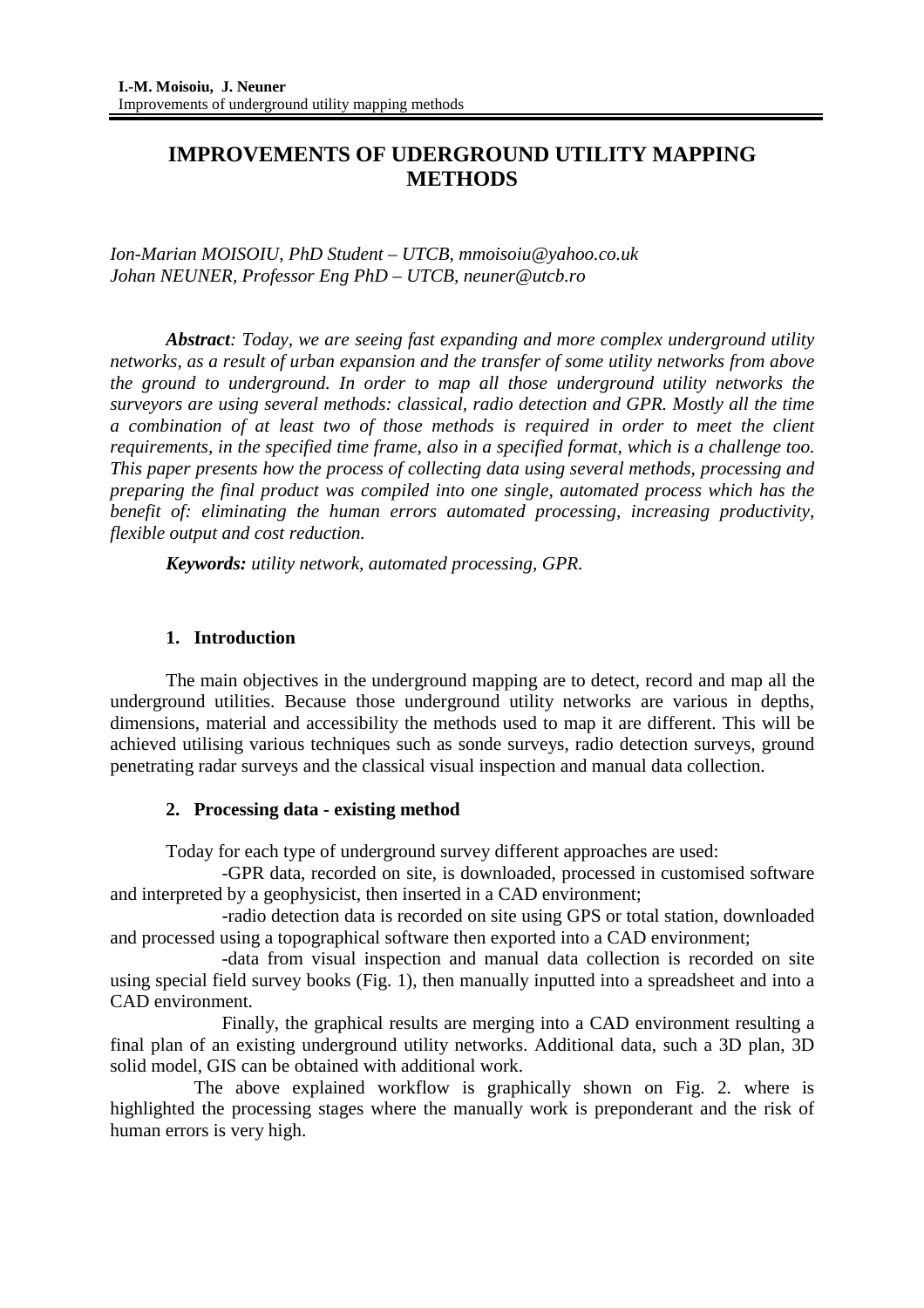| GeoCAD 2012 |  |
|-------------|--|
|-------------|--|

| Setting-Out, As-Built Surveys, Hydrographic Surveys, Legal Mapp<br><b>Belfast</b><br><b>Kildare</b><br>Cork<br>National Grid Reference<br><b>SURVEYOR</b> | London<br>OS Sheet No. | MANHOLE No.<br>Easting              | Northing |
|-----------------------------------------------------------------------------------------------------------------------------------------------------------|------------------------|-------------------------------------|----------|
| <b>CONNECTED</b>                                                                                                                                          | OTHER                  |                                     |          |
| <b>LOCATION</b>                                                                                                                                           |                        |                                     |          |
| PHOTOGRAPHS                                                                                                                                               |                        | Date Of Survey                      |          |
| COVER<br>Circular <sup>[</sup><br>Square                                                                                                                  | Rectangular            | Other                               |          |
| Heavy Duty<br>Medium Duty                                                                                                                                 | Light Duty             | Dia.<br>Opening<br>$\pmb{\times}$   | mm       |
|                                                                                                                                                           |                        |                                     |          |
| OK<br>Worn                                                                                                                                                | Rocking                | $Re-Set$<br>Replace                 |          |
| Storm<br>Combined<br>Telecom<br><b>PIPES</b><br>Pipe Depth to Invert Depth to Crown<br>A                                                                  | Other<br>Description   | Cover Level<br>(Dia) Size (mm)<br>× | Material |
| B                                                                                                                                                         |                        | ×                                   |          |
| С<br>D                                                                                                                                                    |                        | ×<br>×                              |          |
| Ε<br>F                                                                                                                                                    |                        | ×                                   |          |
| G                                                                                                                                                         |                        | $\pmb{\times}$<br>×                 |          |
| Η                                                                                                                                                         |                        | $\boldsymbol{\mathsf{x}}$           |          |
| J                                                                                                                                                         |                        | ×<br>$\overline{\mathbf{x}}$        |          |
| κ                                                                                                                                                         |                        | ×                                   |          |
| $\overline{\mathsf{M}}$                                                                                                                                   |                        | ×                                   |          |
|                                                                                                                                                           |                        | ×                                   |          |
| Depth to Top of Chamber                                                                                                                                   |                        | Depth to Bottom of Chamber          |          |
|                                                                                                                                                           |                        |                                     |          |
|                                                                                                                                                           | <b>DETAIL</b>          |                                     |          |
| LOCATION                                                                                                                                                  |                        |                                     |          |
| N                                                                                                                                                         | Ν                      |                                     |          |
|                                                                                                                                                           |                        |                                     |          |
|                                                                                                                                                           |                        |                                     |          |

Fig. 1. Field book for recording underground utility network data



Fig. 2. Existing workflow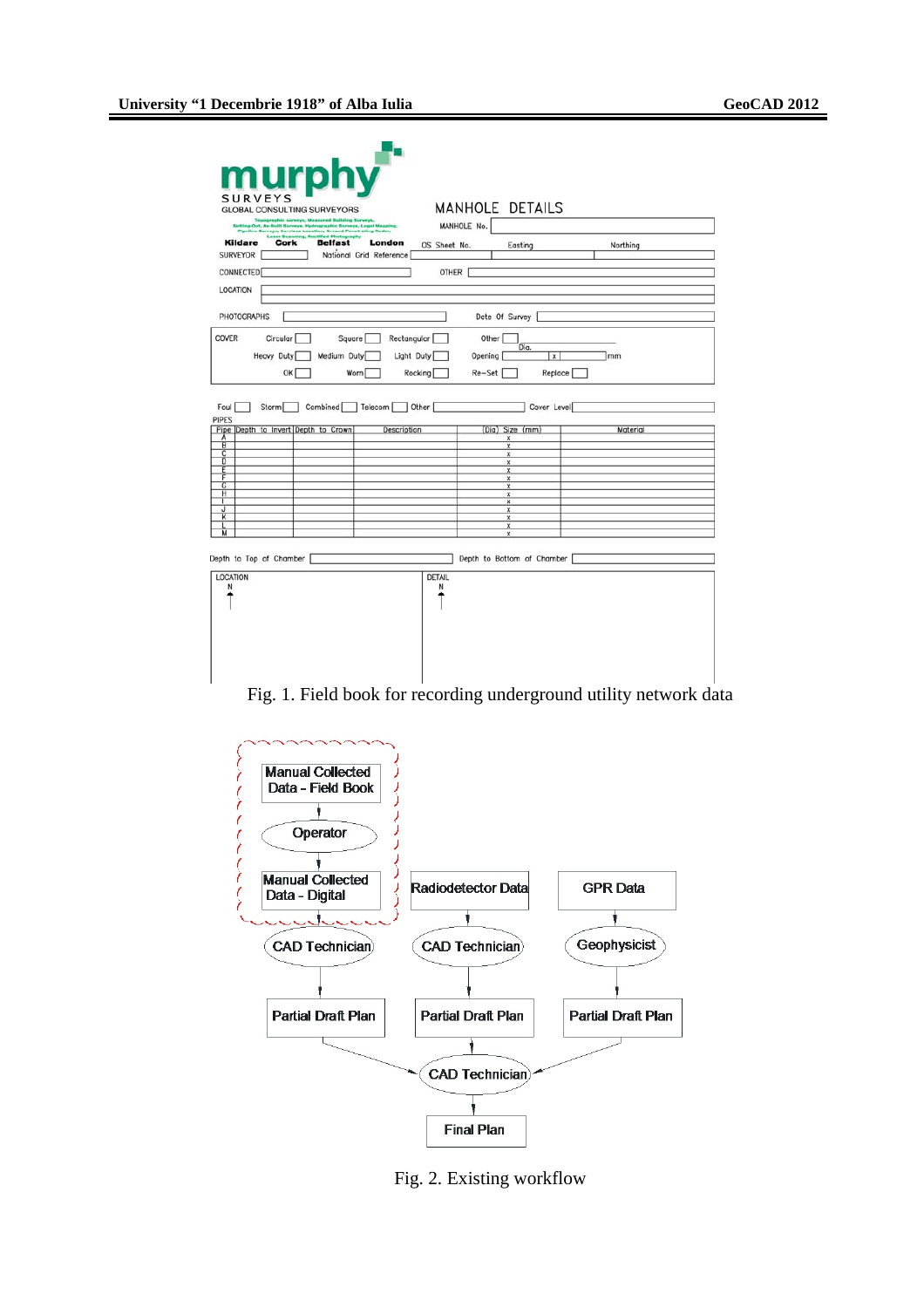From the above can be easily seen that existing methods of processing has several stages of manual processing, this giving a low productivity and a high risk of human errors. Also, this way of processing data is dedicated for one product only, any additional product being obtained with additional work and cost.

## **3. Processing data - proposed improvements**

In order to improve the existing workflow, after the existing methods were studied, the following workflow and changes are proposed:

 - the manual collected data will be no more recorded onto paper field book but into a custom designed data base, running into a PC laptop or a tablet;

 -at the collection time several checks will be done assuring that the human errors are eliminated and the collected data is complete and consistent;

 -GPR and radiodetector data will be exported in a format compatible with the designed data base and imported into that with minimum human intervention;

 -the entirely data base will be checked and exported in the desired formats, assuring a high productivity and lack of human errors.

The above changes are shown on Fig. 3.



Fig. 3. Proposed workflow

### **4. Application and practical results**

The above principles were applied and used in field for several projects having as a result an improved productivity and no human errors. The application was created in Borland Delphy 7.0 and the interface (Fig. 4) was designed to match the original paper field book, assuring that the transition will have no unwanted effects over the surveyors.